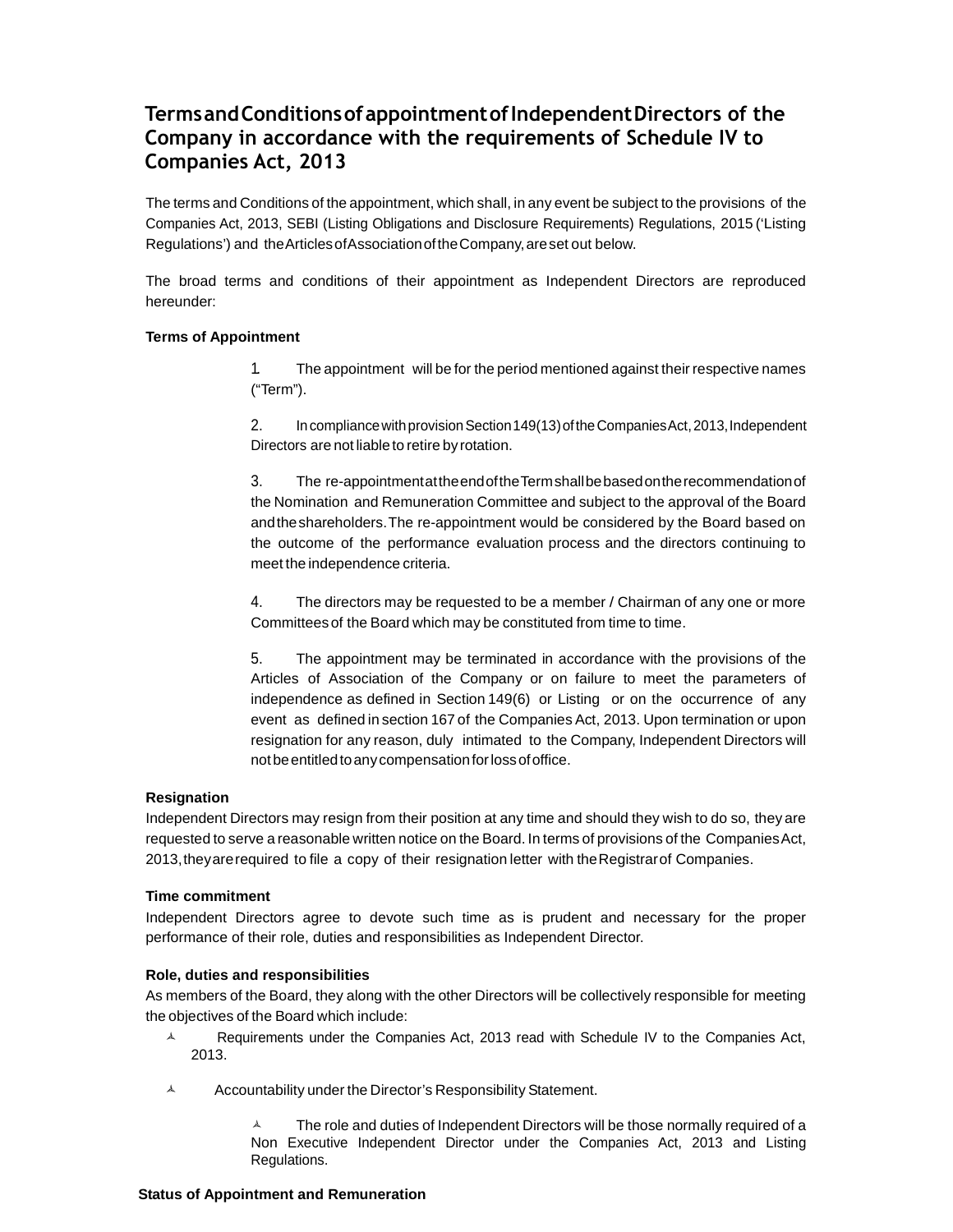Independent Directors will not be employees of the Company and their appointment letter shall not constitute a contract of employment. They will only be paid remuneration by way of sitting fees for meetings of the Board and its Committees as may be decided by the Board.

#### **Reimbursement of Expenses**

The Company may pay or reimburse to the Director such expenditure, as may have been incurred by them while performing their role as an Independent Director of the Company. This could include reimbursement of expenditure incurred by them for accommodation, travel and any out of pocket expenses for attending Board/ Committee Meetings, General Meetings, Court Convened Meetings, Meetings with Shareholders/Creditors/Management, site visits, induction and training (organized by the Company for Directors) subject to such expenses being reasonable.

# **Training and Development**

The Company may, if required, conduct formal training program for its Independent Directors. The Company may, as may be required, support Directors to continually update their skills and knowledge and improve their familiarity with the company and its business.

#### **Insurance**

The Company may from scheed necessary, take Directors' and Officers' liability insurance.

### **Conflict of Interest**

- 1. It is accepted and acknowledged that Independent Directors may have business interests other than those of the Company. As a condition to appointment, they are required to declare any such directorships, appointments and interests to the Board in writing in the prescribed form at the time of appointment.
- 2. In the event that circumstances seem likely to change and might give rise to a conflict of interest or, when applicable, circumstances that might lead the Board to revise its judgement that they are independent, this should be disclosed to both the Chairman and the Company Secretary.
- 3. They shall not participate in any business activity which might impede the application of their independent judgement in the best interest of the Company.

#### **Performance Appraisal / Evaluation Process**

As members of the Board, their performance as well as the performance of the entire Board and its Committees will be evaluated annually. Evaluation of each director shall be done by all the other directors. The evaluation process shall remain confidential and shall be a constructive mechanism to improve the effectiveness of the Board / Committee.

#### **Disclosure of other directorships and business interests**

- 1. During their Term, Independent Directors agree to promptly notify the Company of any change in their directorships, and provide such other disclosures and information as may be required under the applicable laws. They also agree that upon becoming aware of any potential conflict of interest with their position as Independent Directors of the Company, they shall promptly disclose the same to the Chairman and the Company Secretary.
- 2. During their Term, Independent Directors agree to promptly provide a declaration under Section 149(7) of the Companies Act, 2013 and Listing Regulations, upon any change in circumstances which may affect their status as an Independent Director.

# **Changes of personal details**

During the Term, Independent Directors shall promptly intimate the Company Secretary and the Registrar of Companies in the prescribed manner, of any change in address or other contact and personal details provided to the Company.

### **Code of Conduct**